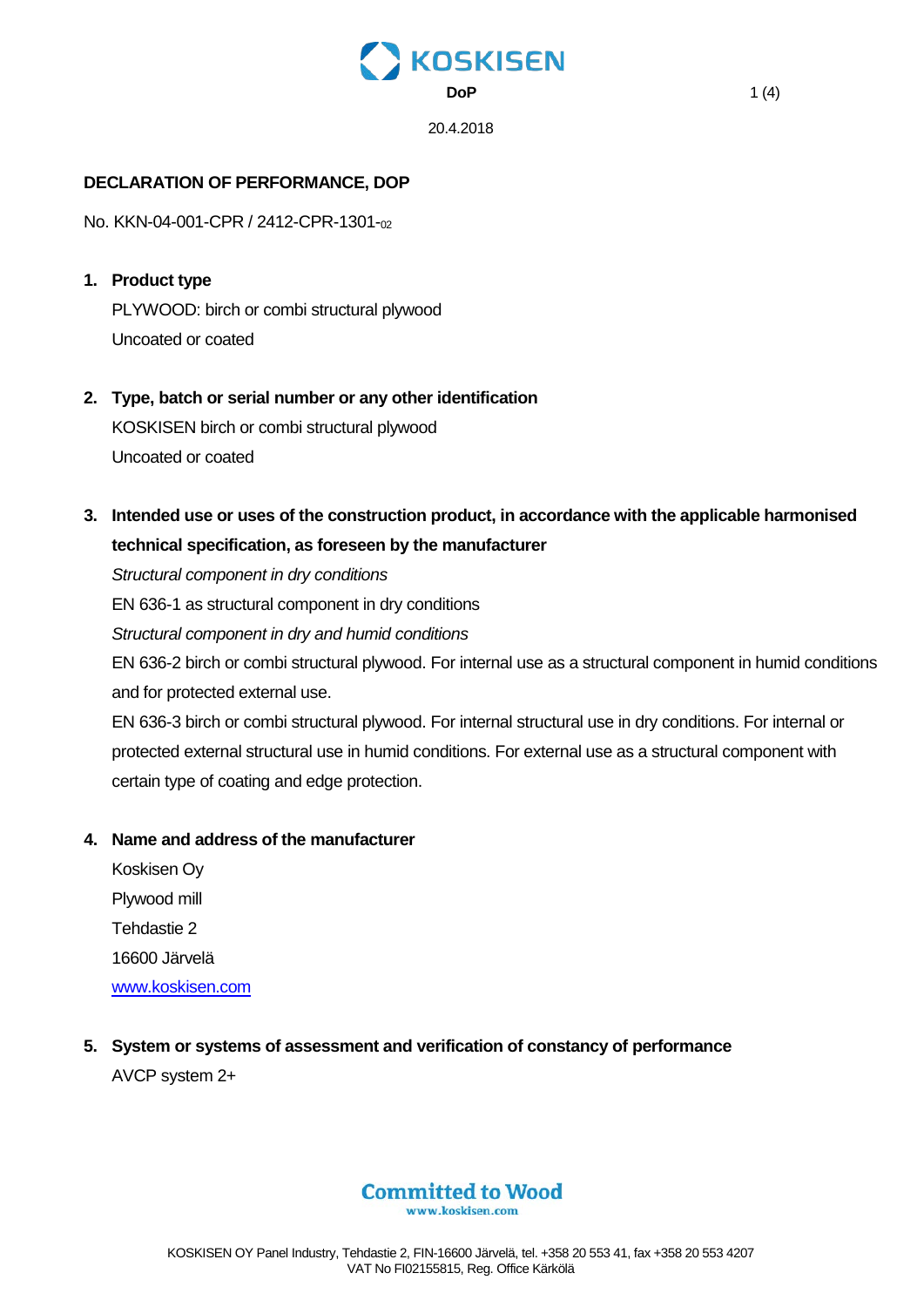

20.4.2018

#### 6. Construction product covered by a harmonised standard

Finotrol Oy, notified production control certification body No 2412 performed initial inspection of the manufacturing plants and of factory production control and performs continuous surveillance, assessment and evaluation of factory production control under system 2+ and issued the certificate of conformity of the factory production control: 2412-CPR-1301-02. Harmonised standard EN 13986:2004 + A1:2015.

### 7. Declared performance

Harmonised technical specification EN 13986:2004 + A1:2015

| <b>KOSKISEN BIRCH PLYWOOD</b> |                 |                              |           |                                     |             |                                          |             |                                   |           |                                                 |           |                                  |             |                                      |             |                                           |            |                             |             |
|-------------------------------|-----------------|------------------------------|-----------|-------------------------------------|-------------|------------------------------------------|-------------|-----------------------------------|-----------|-------------------------------------------------|-----------|----------------------------------|-------------|--------------------------------------|-------------|-------------------------------------------|------------|-----------------------------|-------------|
| Nominal thickness             | Number of piles |                              |           | <b>Characteristic Strength</b>      |             |                                          |             | <b>Mean Modulus of Elasticity</b> |           |                                                 |           | <b>Characteristic Strength</b>   |             |                                      |             | <b>Mean Modulus of</b><br><b>Rigidity</b> |            |                             |             |
|                               |                 | Bending<br>N/mm <sup>2</sup> |           | Compressio<br>$n$ N/mm <sup>2</sup> |             | Tension<br>strength<br>N/mm <sup>2</sup> |             | Bending<br>N/mm <sup>2</sup>      |           | Compression<br>and tension<br>N/mm <sup>2</sup> |           | Panel shear<br>N/mm <sup>2</sup> |             | Planar<br>shear<br>N/mm <sup>2</sup> |             | Panel<br>shear<br>N/mm <sup>2</sup>       |            | Planar<br>N/mm <sup>2</sup> |             |
|                               |                 | $f_{mII}$                    | $f_m\bot$ | $f_{c}$                             | $f_c \perp$ | $f_{t}$                                  | $f_t \perp$ | $E_{mII}$                         | $E_m\bot$ | $E_{\text{t.c.II}}$                             | $E_{t.c}$ | $f_{\vee}$ II                    | $f_v \perp$ | $f_{r}$                              | $f_r \perp$ | $G_{\rm VI}$                              | $G_v \bot$ | $G_{rII}$                   | $G_r \perp$ |
| 4                             | 3               | 65.9                         | 10.6      | 31.8                                | 20.2        | 45.8                                     | 29.2        | 16471                             | 1029      | 10694                                           | 6809      |                                  |             | 2.8                                  | <b>NPD</b>  |                                           |            | 169                         | <b>NPD</b>  |
| 6,5                           | 5               | 50.9                         | 29.0      | 29.3                                | 22.8        | 42.2                                     | 32.8        | 12737                             | 4763      | 9844                                            | 7656      |                                  |             | 3.2                                  | 1.8         |                                           |            | 169                         | 123         |
| 9                             | $\overline{7}$  | 45.6                         | 32.1      | 28.3                                | 23.7        | 40.8                                     | 34.2        | 11395                             | 6105      | 9511                                            | 7989      | 9.5<br>9.5                       |             | 2.7                                  | 2.4         |                                           |            | 206                         | 155         |
| 12                            | 9               | 42.9                         | 33.2      | 27.7                                | 24.3        | 40.0                                     | 35.0        | 10719                             | 6781      | 9333                                            | 8167      |                                  |             | 2.8                                  | 2.2         |                                           | 620        | 207                         | 170         |
| 15                            | 11              | 41.3                         | 33.8      | 27.4                                | 24.6        | 39.5                                     | 35.5        | 10316                             | 7184      | 9223                                            | 8277      |                                  |             | 2.6                                  | 2.4         |                                           |            | 207                         | 178         |
| 18                            | 13              | 40.2                         | 34.1      | 27.2                                | 24.8        | 39.2                                     | 35.8        | 10048                             | 7452      | 9147                                            | 8352      |                                  |             | 2.7                                  | 2.3         |                                           |            | 206                         | 183         |
| 21                            | 15              | 39.4                         | 34.3      | 27.0                                | 25.0        | 39.0                                     | 36.0        | 9858                              | 7642      | 9093                                            | 8407      |                                  |             | 2.6                                  | 2.4         | 620                                       |            | 206                         | 186         |
| 24                            | 17              | 38.9                         | 34.4      | 26.9                                | 25.1        | 38.8                                     | 36.2        | 9717                              | 7783      | 9052                                            | 8448      |                                  |             | 2.6                                  | 2.4         |                                           |            | 206                         | 189         |
| 27                            | 19              | 38.4                         | 34.5      | 26.8                                | 25.2        | 38.7                                     | 36.3        | 9607                              | 7893      | 9019                                            | 8481      |                                  |             | 2.6                                  | 2.4         |                                           |            | 205                         | 190         |
| 30                            | 21              | 38.1                         | 34.6      | 26.7                                | 25.3        | 38.5                                     | 36.5        | 9519                              | 7981      | 8993                                            | 8507      |                                  |             | 2.6                                  | 2.4         |                                           |            | 205                         | 192         |
| 35                            | 25              | 37.6                         | 34.7      | 26.6                                | 25.4        | 38.4                                     | 36.6        | 9389                              | 8111      | 8953                                            | 8547      |                                  |             | 2.6                                  | 2.4         |                                           |            | 204                         | 193         |
| 40                            | 29              | 37.2                         | 34.7      | 26.5                                | 25.5        | 38.3                                     | 36.8        | 9296                              | 8204      | 8925                                            | 8575      |                                  |             | 2.6                                  | 2.4         |                                           |            | 204                         | 195         |
| 45                            | 33              | 37.0                         | 34.7      | 26.5                                | 25.5        | 38.2                                     | 36.8        | 9259                              | 8241      | 8914                                            | 8586      |                                  |             | 2.6                                  | 2.5         |                                           |            | 203                         | 195         |
| 50                            | 37              | 36.8                         | 34.8      | 26.4                                | 25.6        | 38.1                                     | 36.9        | 9198                              | 8302      | 8895                                            | 8605      |                                  |             | 2.5                                  | 2.5         |                                           |            | 203                         | 196         |

# **Committed to Wood**

www.koskisen.com

 $2(4)$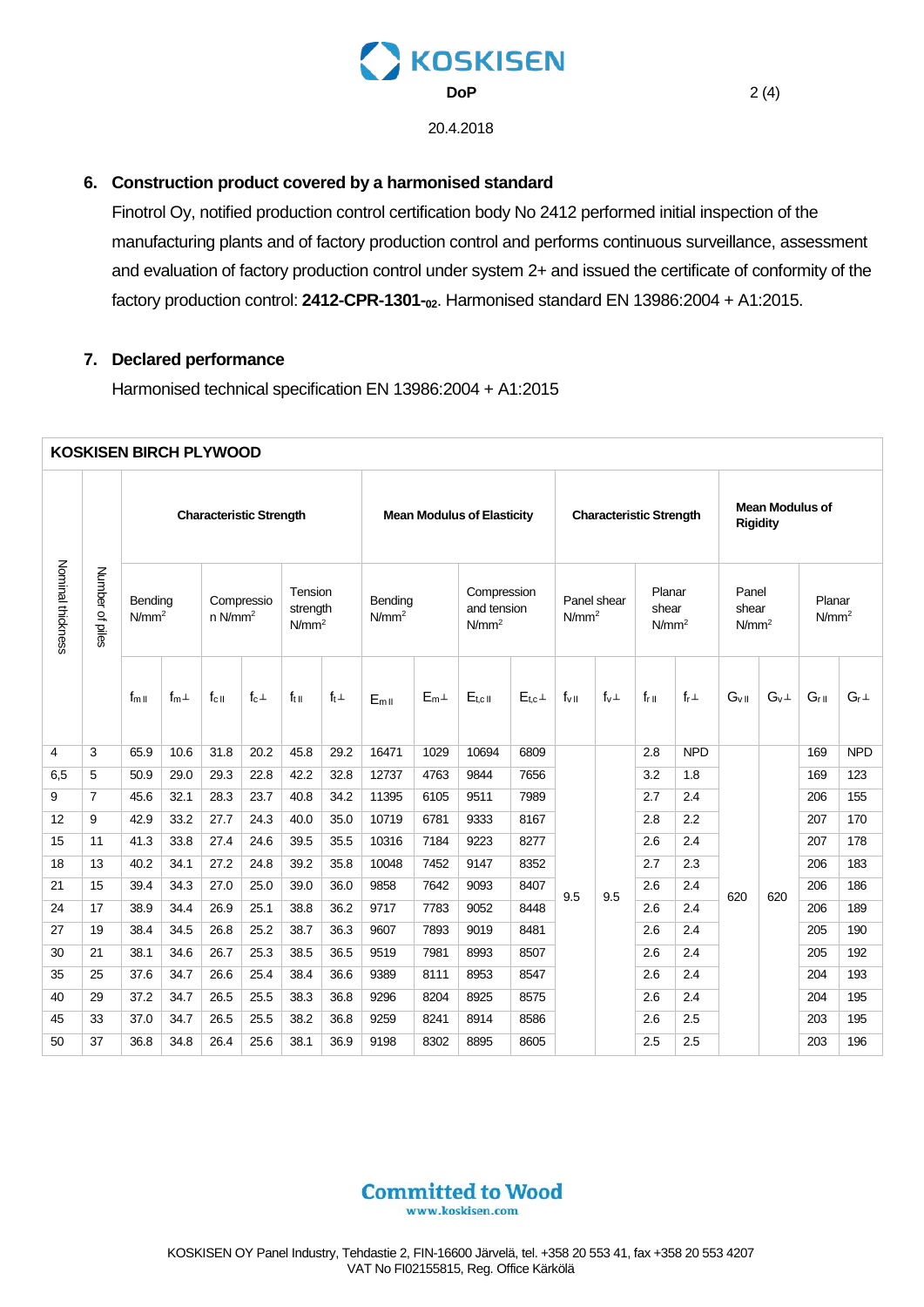

20.4.2018

| <b>KOSKISEN COMBI PLYWOOD</b> |                      |                              |           |                                     |                                |                                          |             |                                   |            |                                                 |           |                                  |             |                                      |             |                                           |            |                             |             |
|-------------------------------|----------------------|------------------------------|-----------|-------------------------------------|--------------------------------|------------------------------------------|-------------|-----------------------------------|------------|-------------------------------------------------|-----------|----------------------------------|-------------|--------------------------------------|-------------|-------------------------------------------|------------|-----------------------------|-------------|
| Nominal thickness             | Number<br>ዹ<br>iples |                              |           |                                     | <b>Characteristic Strength</b> |                                          |             | <b>Mean Modulus of Elasticity</b> |            |                                                 |           | <b>Characteristic Strength</b>   |             |                                      |             | <b>Mean Modulus of</b><br><b>Rigidity</b> |            |                             |             |
|                               |                      | Bending<br>N/mm <sup>2</sup> |           | Compressio<br>$n$ N/mm <sup>2</sup> |                                | Tension<br>strength<br>N/mm <sup>2</sup> |             | Bending<br>N/mm <sup>2</sup>      |            | Compression<br>and tension<br>N/mm <sup>2</sup> |           | Panel shear<br>N/mm <sup>2</sup> |             | Planar<br>shear<br>N/mm <sup>2</sup> |             | Panel<br>shear<br>N/mm <sup>2</sup>       |            | Planar<br>N/mm <sup>2</sup> |             |
|                               |                      | $f_{mII}$                    | $f_m\bot$ | $f_{c}$                             | $f_c\perp$                     | $f_{t}$                                  | $f_t \perp$ | $E_{mII}$                         | $E_m\perp$ | $E_{t,c}$ <sub>II</sub>                         | $E_{t,c}$ | $f_{\rm vII}$                    | $f_v \perp$ | $f_{r  }$                            | $f_r \perp$ | $G_{\vee \,\parallel}$                    | $G_v \bot$ | $G_{rII}$                   | $G_r \perp$ |
| 6,5                           | 5                    | 50.8                         | 29.0      | 24.5                                | 22.8                           | 19.1                                     | 32.8        | 12690                             | 4763       | 8859                                            | 7656      | 7.0                              |             | 3.2                                  | 1.1         | 600                                       | 600        | 169                         | 41          |
| 9                             | $\overline{7}$       | 43.9                         | 32.1      | 22.5                                | 23.7                           | 17.5                                     | 34.2        | 10983                             | 6105       | 8141                                            | 7989      |                                  |             | 2.7                                  | 1.5         | 593                                       | 593        | 206                         | 52          |
| 12                            | 9                    | 40.0                         | 33.2      | 21.5                                | 24.3                           | 16.7                                     | 35.0        | 10012                             | 6781       | 7758                                            | 8167      |                                  |             | 2.8                                  | 1.4         | 589                                       | 589        | 207                         | 57          |
| 15                            | 11                   | 37.5                         | 33.8      | 20.8                                | 24.6                           | 16.2                                     | 35.5        | 9386                              | 7184       | 7520                                            | 8277      |                                  | 7.0         | 2.6                                  | 1.5         | 586                                       | 586        | 207                         | 59          |
| 18                            | 13                   | 35.8                         | 34.1      | 20.4                                | 24.8                           | 15.8                                     | 35.8        | 8950                              | 7452       | 7358                                            | 8352      |                                  |             | 2.7                                  | 1.5         | 584                                       | 584        | 206                         | 61          |
| 21                            | 15                   | 34.5                         | 34.3      | 20.0                                | 25.0                           | 15.6                                     | 36.0        | 8628                              | 7642       | 7240                                            | 8407      |                                  |             | 2.6                                  | 1.6         | 583                                       | 583        | 206                         | 62          |
| 24                            | 17                   | 32.9                         | 34.4      | 19.8                                | 25.1                           | 15.4                                     | 36.2        | 8381                              | 7783       | 7151                                            | 8448      |                                  |             | 2.6                                  | 1.5         | 582                                       | 582        | 206                         | 63          |
| 27                            | 19                   | 31.2                         | 34.5      | 19.6                                | 25.2                           | 16.3                                     | 36.3        | 8185                              | 7893       | 7081                                            | 8481      |                                  |             | 2.6                                  | 1.6         | 581                                       | 581        | 205                         | 63          |
| 30                            | 21                   | 29.9                         | 34.6      | 19.5                                | 25.3                           | 15.1                                     | 36.5        | 8026                              | 7981       | 7024                                            | 8507      |                                  |             | 2.6                                  | 1.5         | 581                                       | 581        | 205                         | 64          |

#### Essential characteristics **Performance**

| bonding quality                         | class 3, exterior                    |           |  |  |  |  |  |
|-----------------------------------------|--------------------------------------|-----------|--|--|--|--|--|
| release of formaldehyde                 | E <sub>1</sub>                       |           |  |  |  |  |  |
| water vapour permeability               | wet cup                              | dry cup   |  |  |  |  |  |
| density ave 680 kg/m <sup>3</sup>       | 88 µ                                 | $218 \mu$ |  |  |  |  |  |
| thermal conductivity birch W/(m K)      | 0,17                                 |           |  |  |  |  |  |
| thermal conductivity combi W/(m K)      | 0,14                                 |           |  |  |  |  |  |
| sound absorption                        | $0,10$ (250 Hz $-$ 500 Hz)           |           |  |  |  |  |  |
|                                         | $0,30$ (1 000 Hz $-$ 2 000 Hz)       |           |  |  |  |  |  |
| airbone sound installation              | <b>NPD</b>                           |           |  |  |  |  |  |
| impact resistance                       | <b>NPD</b>                           |           |  |  |  |  |  |
| strength and stiffness under point load | <b>NPD</b>                           |           |  |  |  |  |  |
| biological durability EN 335            |                                      |           |  |  |  |  |  |
| uncoated or coated without edge sealing | use class 2                          |           |  |  |  |  |  |
| coated and edges protected              | use class 3                          |           |  |  |  |  |  |
| Fire class EN 13501                     | D-s2,d0 for 9 mm and thicker plywood |           |  |  |  |  |  |
| Uncoated plywood                        |                                      |           |  |  |  |  |  |

www.koskisen.com